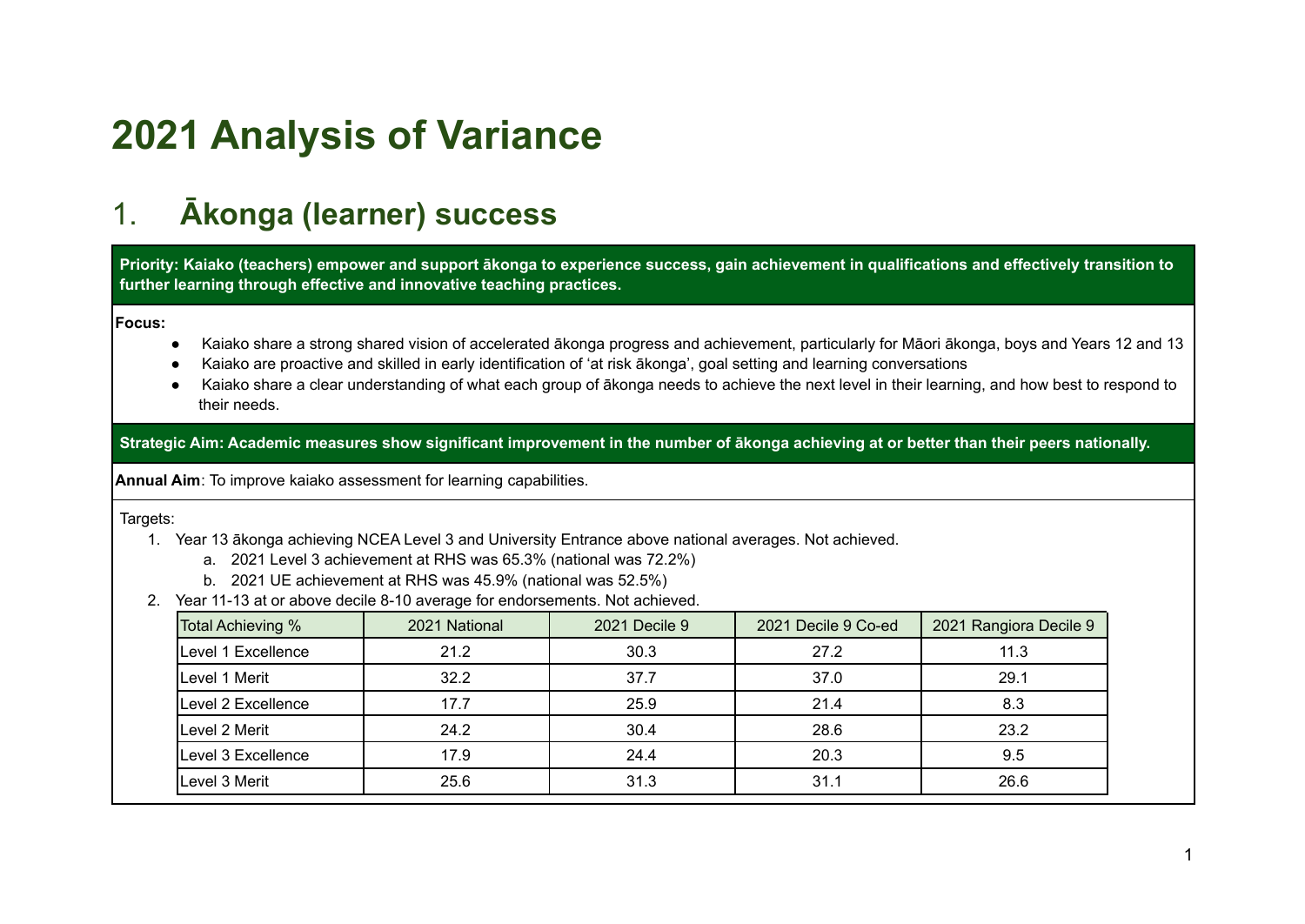| 3. 85% of Year 9 ākonga working at Curriculum Level 4 or above. Two measures are used for Reading and Mathematics, e-asTTle and moderated<br>classroom assessments. |
|---------------------------------------------------------------------------------------------------------------------------------------------------------------------|
| Reading - e-asTTle 82% at 4P and above                                                                                                                              |
| Term 4 Writing - 71% of Yr 9 students were working at 4P or above                                                                                                   |
| Mathematics - e-asTTle 60% working at 4P and above                                                                                                                  |
| Term 4 Mathematics - 87% of Yr 9 students were working at 4P or above                                                                                               |
| 4. 85% of Year 10 akonga working at Curriculum Level 5 or above.                                                                                                    |
| Reading - e-asTTIe Year 10 level 5 and above 47% at Yr 10 and above (NB only 247/328 completed the Term 4 Reading e-asTTIe.                                         |
| Term 4 Writing - 81% of Yr10 students who completed the final assessment were at 5P or above                                                                        |
| Mathematics e-asTTle 48% working at 5P and above (NB only 240/328 completed the Term 4 Mathematics e-asTTle)                                                        |
| Term 4 Mathematics - 75% of Yr 10 working at 5P or above                                                                                                            |
| 5. 95% of Year 9-13 ākonga attend regularly (i.e. 90% attend regularly or more); 75% of Year 9-13 ākonga attend regularly (that is, 80%-90% of the                  |
| time). Not Achieved.                                                                                                                                                |

| <b>Action Steps: What did we</b><br>aim to do?                                                                                                                                                               | <b>Outcomes: What happened?</b>                                                                                                                                                   | Reason for Variance - why did it<br>happen?                                                                                 | <b>Evaluation - where to next?</b>                                                                                                                                             |
|--------------------------------------------------------------------------------------------------------------------------------------------------------------------------------------------------------------|-----------------------------------------------------------------------------------------------------------------------------------------------------------------------------------|-----------------------------------------------------------------------------------------------------------------------------|--------------------------------------------------------------------------------------------------------------------------------------------------------------------------------|
| <b>Building Relationships</b>                                                                                                                                                                                |                                                                                                                                                                                   |                                                                                                                             |                                                                                                                                                                                |
| Kaiako and wānanga kaiako<br>build successful relationships<br>by connecting and<br>communicating with each and<br>every ākonga and their whānau<br>regarding their engagement,<br>progress and achievement. | Tracking of student engagement,<br>progress and achievement<br>attendance (weekly)<br>pastoral entries (through KAMAR<br>notifications)<br>achievement data (week 7 each<br>term) | Identification that monitoring systems<br>need refinement to ensure closer<br>monitoring of identified 'at risk'<br>ākonga. | Development of tracking systems to<br>ensure priority and 'at risk' learners<br>are allocated a mentor in addition to<br>their wānanga kaiako monitoring their<br>achievement. |
|                                                                                                                                                                                                              | <b>Learning Conversations</b><br>Wānanga kaiako worked with<br>ākonga to develop their                                                                                            |                                                                                                                             | Focus on growing kaiako<br>'Assessment for Learning practice' to<br>support ākonga to take greater                                                                             |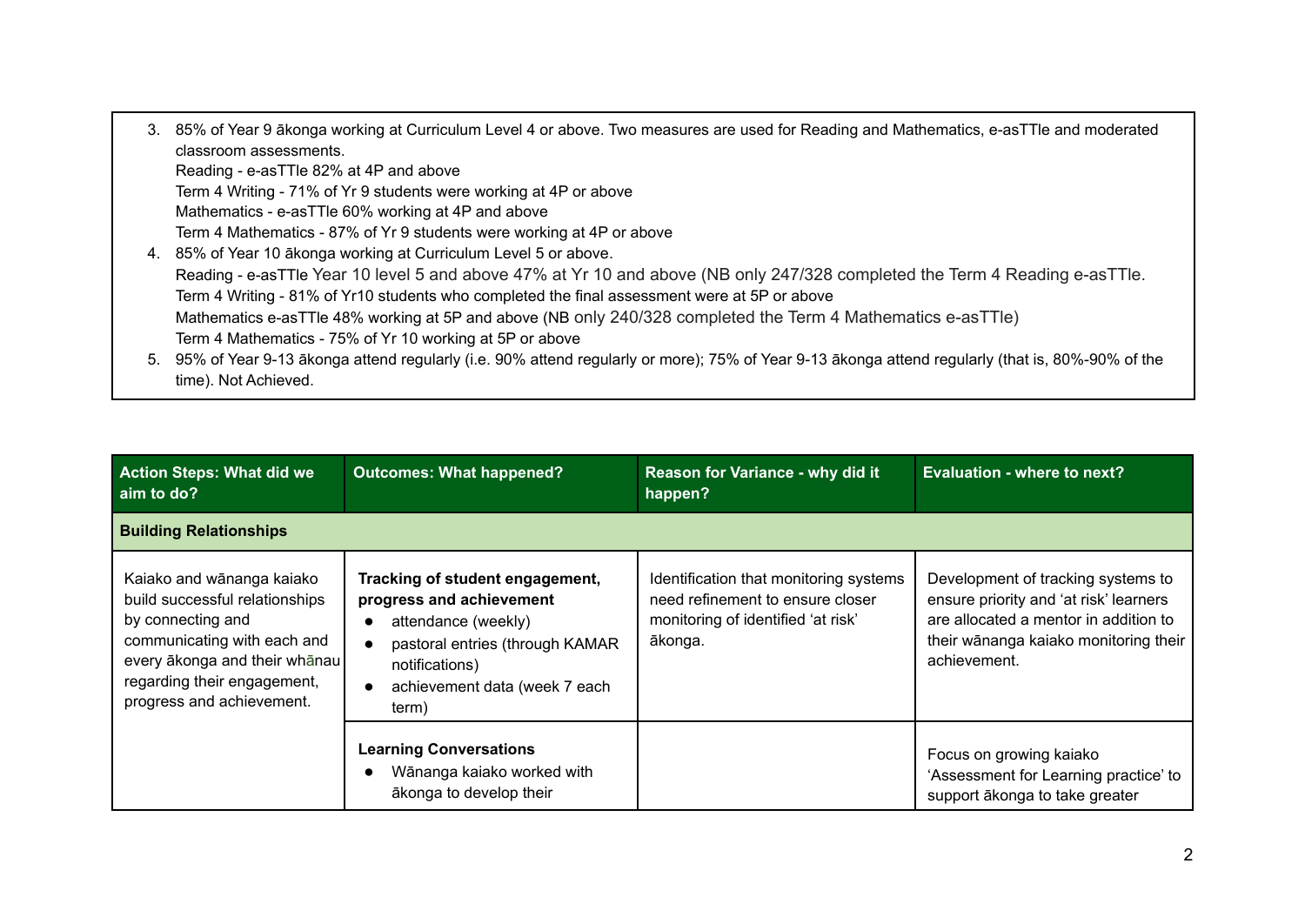|                                                                       | understanding of goal setting and<br>to develop their critical and<br>reflective skill to reflect on their<br>own progress (dispositional and<br>achievement)<br>Learning conversations;<br>Ākonga leading in term 1<br>$\circ$<br>Kaiako growing ākonga ability<br>$\circ$<br>to lead conversations at<br><b>Student Achievement</b><br>Information Days with whānau<br>and kaiako                                                     | ownership of their own learning and<br>pathways.                                                                                                                                                                                                                                        |
|-----------------------------------------------------------------------|-----------------------------------------------------------------------------------------------------------------------------------------------------------------------------------------------------------------------------------------------------------------------------------------------------------------------------------------------------------------------------------------------------------------------------------------|-----------------------------------------------------------------------------------------------------------------------------------------------------------------------------------------------------------------------------------------------------------------------------------------|
| <b>Outcomes</b>                                                       |                                                                                                                                                                                                                                                                                                                                                                                                                                         |                                                                                                                                                                                                                                                                                         |
| <b>Assessment and Reporting</b><br>used to inform the<br>development. | <b>Dispositions</b><br>Each Learning Area developed a<br>rubric that links dispositions to<br>learning areas achievement<br>objectives in junior school<br>Developed rubrics to assess<br>dispositions growth in wānanga<br>Students self-assessing against<br>the rubrics to evaluate progress in<br>junior school<br>Reporting using a dispositional<br>focus in Terms 2-4. Wānanga<br>reports co constructed by kaiako<br>and ākonga | Prototyping other models for<br>reporting<br>Engagement reports to whānau<br>report on development of ākonga<br>dispositional progress across all<br>learning areas<br>Analysis of engagement<br>(dispositional) progress reported<br>to the School Board in the termly<br>ARTE report. |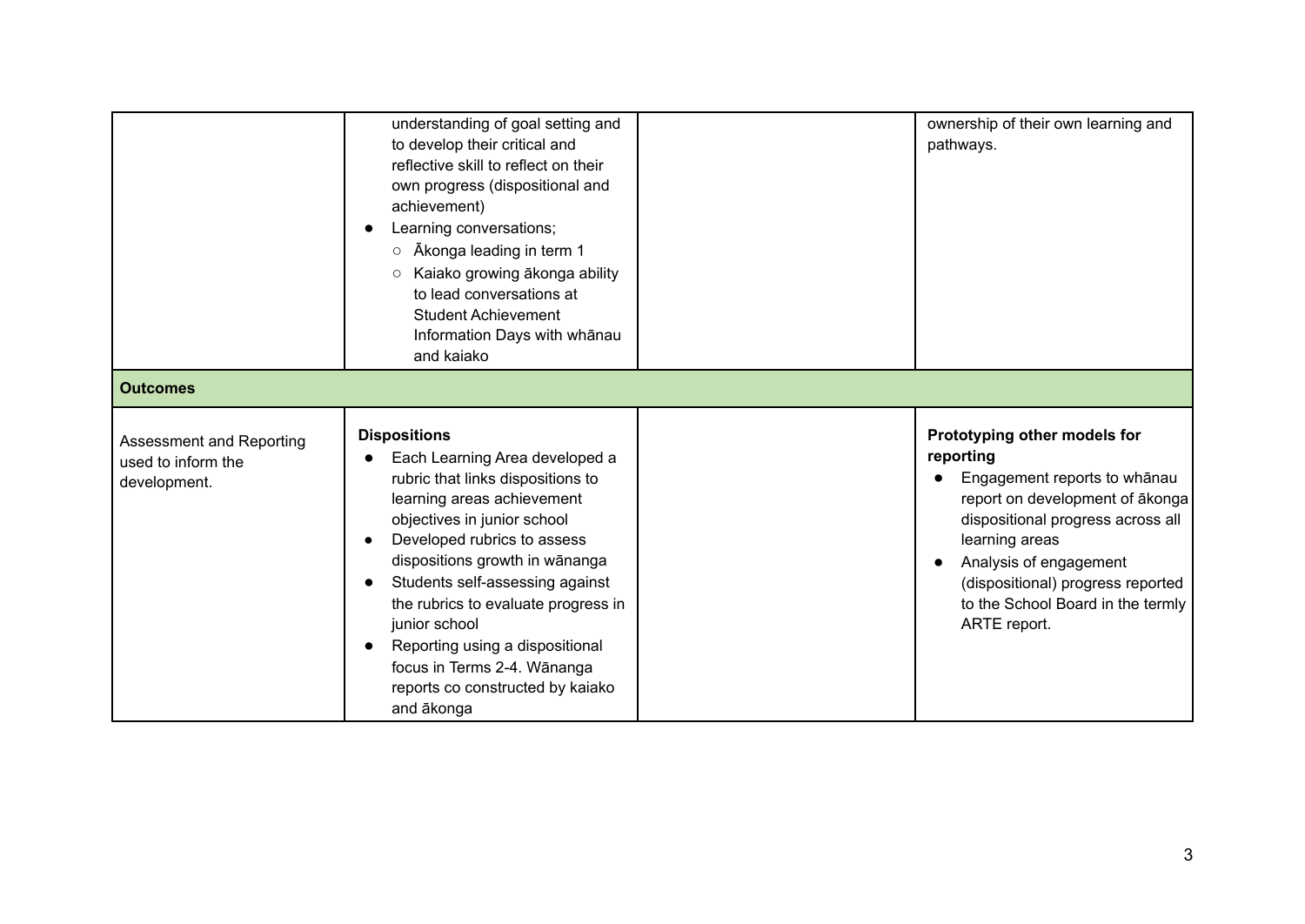| <b>Attendance</b><br>Regular communication with<br>ākonga, parents and whānau re<br>attendance requirements<br>Regular Analysis of attendance by<br>o days of the week, weeks and<br>events to determine patterns in<br>addition to current analysis<br>o year level, gender and ethnicity<br>Newsletter attendance updates<br>twice a term<br>KAMAR alert sent to staff every<br>period if attendance not marked in<br>the first 10 minutes<br>DP collate and send email to staff<br>who have missed marking<br>attendance daily and summary on<br>Friday afternoon | RHS is a member of the Puketeraki<br>Kāhui Ako Innovation Group<br>focusing on improving attendance.<br>Developed an agreed approach and<br>protocols on how to approach<br>attendance matters. | Develop protocol and checkpoint<br>dates for wānanga kaiako to ensure<br>regular check-ins with whānau.<br>Fortnightly reporting of attendance<br>statistics by Attendance officer to DP.<br>Home contact in Week 4 2022 for any<br>student under 90%. |
|----------------------------------------------------------------------------------------------------------------------------------------------------------------------------------------------------------------------------------------------------------------------------------------------------------------------------------------------------------------------------------------------------------------------------------------------------------------------------------------------------------------------------------------------------------------------|-------------------------------------------------------------------------------------------------------------------------------------------------------------------------------------------------|--------------------------------------------------------------------------------------------------------------------------------------------------------------------------------------------------------------------------------------------------------|
| <b>Retention</b><br>Māori and Pasifika Year 12 and 13<br>ākonga who are 'at risk' of not<br>achieving NCEA Level 2 prior to<br>leaving RHS identified. List<br>updated terms 1-3<br>Pastoral teams maintained an '18<br>month NCEA' monitoring list. Lead<br>person identified. Tracked in<br>weekly pastoral meetings. Subject<br>selection conversations to make<br>appropriate course selection for<br>2022                                                                                                                                                       |                                                                                                                                                                                                 | Tracking of the 18 month NCEA<br>students (with a check their course is<br>still appropriate) at the beginning of<br>the year.<br>Checkpoints for all Houses beginning<br>and end each term.                                                           |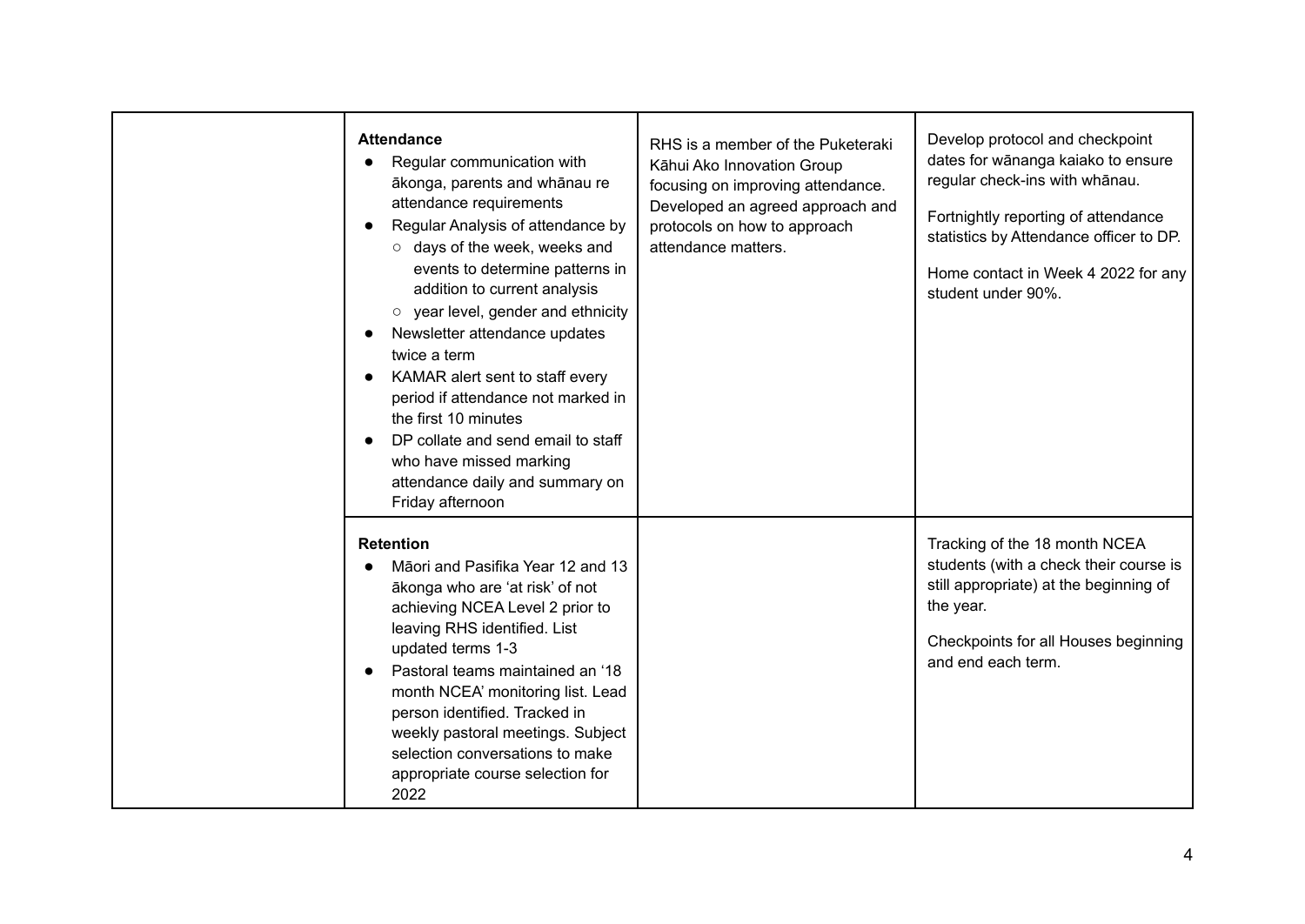| Careers interviews for Year 13<br>ākonga Term 1 & Term 2                                                                                                                                                                                                                                                                                                                                                                                                                                                                                                                                                                                                                                                                                                                                                  |                                                                                                                                                                                                                                                                   |                                                                                                                                                          |
|-----------------------------------------------------------------------------------------------------------------------------------------------------------------------------------------------------------------------------------------------------------------------------------------------------------------------------------------------------------------------------------------------------------------------------------------------------------------------------------------------------------------------------------------------------------------------------------------------------------------------------------------------------------------------------------------------------------------------------------------------------------------------------------------------------------|-------------------------------------------------------------------------------------------------------------------------------------------------------------------------------------------------------------------------------------------------------------------|----------------------------------------------------------------------------------------------------------------------------------------------------------|
| <b>Transition</b><br>Careers pathway programme<br>delivered through Year 9-13<br>wānanga<br>Worked collaboratively with<br>Ministry of Social Development,<br>Ministry of Education, Community<br>College, North Canterbury<br>Businesses and tertiary<br>institutions to further develop the<br>range of vocational pathways<br>showcased at the North<br>Canterbury Expo<br>Explored partnerships with<br>tertiary institutions to support<br>ākonga transition to tertiary<br>education<br>$\circ$ ARA to delivering STAR<br>courses, Dual enrolment<br>pathways and workshops for<br>the Year 11 - 13 Trades<br>Programme<br><b>O</b> Lincoln University tertiary<br>transitions. PACE evening<br>Year 13 ākonga and whānau<br>Discussions re RHS offering<br>$\circ$<br>Diploma in Agriculture begun | Individual programmes established<br>by each year level.<br>78 businesses & tertiary<br>institutions representing all<br>vocational pathways attended the<br>Careers Expo.<br>Meeting with University of<br>Canterbury Term 3 week 2 to<br>discuss collaboration. | Coherency of programme planning<br>Year 9 -13 to be addressed through<br>Pathways coordinator joining<br>Wānanga WSL teachers to plan<br>units for 2022. |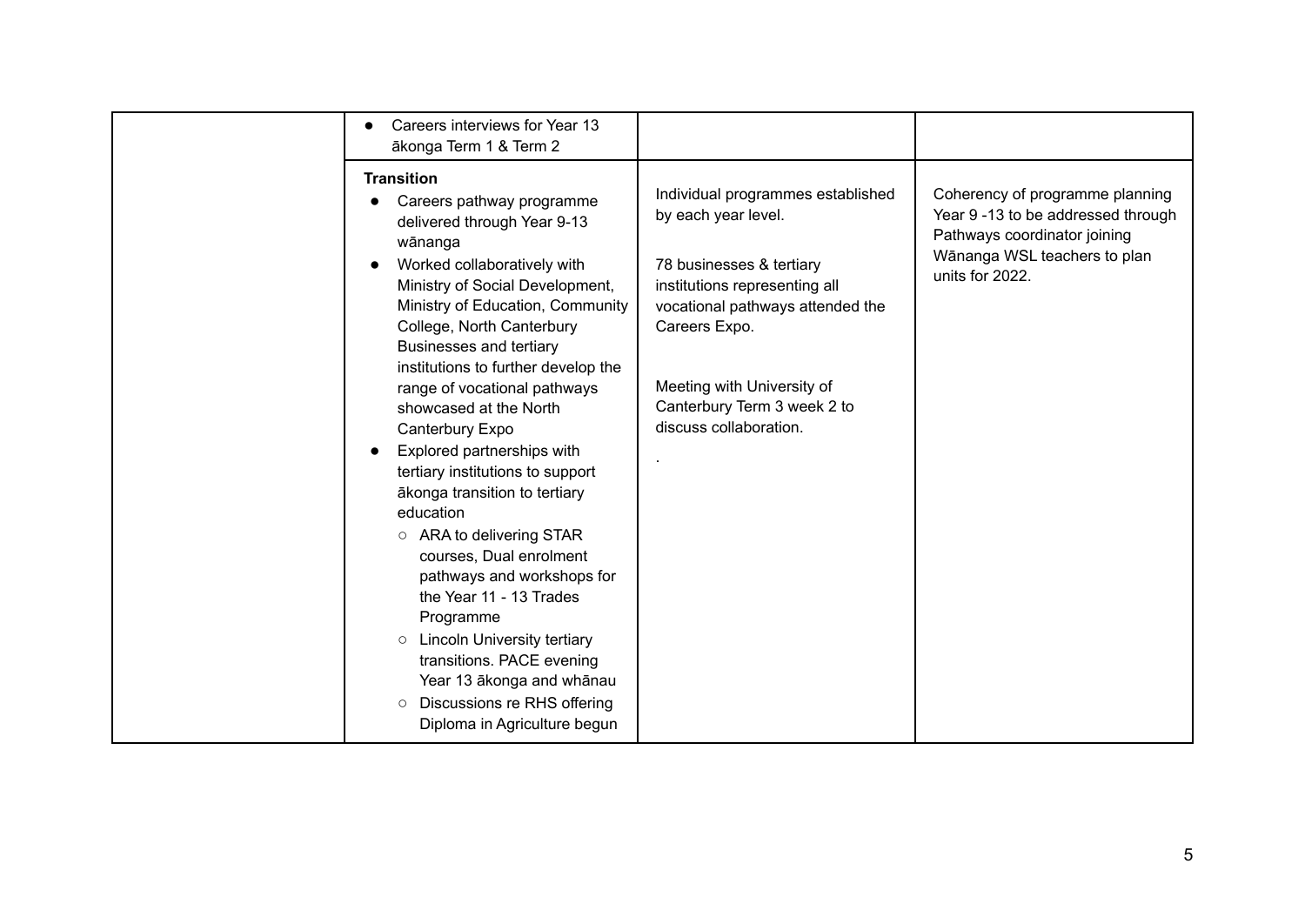### **2. Learning opportunities:**

Priority: Ensuring a dynamic curriculum through the ongoing development of relevant, rich and responsive learning programmes that are **inclusive and equitable with clear pathways to future learning, training and employment.**

#### **Focus:**

- Leaders inspire a strong shared vision of accelerated ākonga progress and achievement through the development of the Connected Curriculum
- Kaiako engage and meet the needs of each and every ākonga, in particular Māori and Pasifika ākonga and boys, by creating a sense of belonging by
	- $\circ$  developing connectedness through the development of the local curriculum and cultural relations for responsive practice
	- $\circ$  applying universal design for learning principles and practices

Strategic Aim: Leaders and Kaiako' philosophy and practice places akonga at the centre to realise the Rangiora High School Vision.

#### Annual Aims:

- To improve Māori ākonga engagement, retention and achievement
- To improve boys' engagement, retention and achievement
- To improve engagement of Years 9 10

#### Targets:

- 1. Year 11- 13 Māori ākonga achieving NCEA and University Entrance at or above the averages for their RHS peers
	- a. 2021 NCEA Level 1 (Māori = 55.3% / RHS Overall = 69.3%). Not achieved
	- b. 2021 NCEA Level 2 (Māori = 80.4% / RHS Overall = 79.4%). Achieved
	- c. 2021 NCEA Level 3 (Māori = 50.0% / RHS Overall = 65.3%). Not achieved
	- d. 2021 University Entrance (Māori = 42.3% / RHS Overall = 45.9%). Not achieved
- 2. 85% of Year 9 Māori ākonga working at Curriculum Level 4P or above.Two measures are used for Reading and Mathematics, e-asTTle and moderated classroom assessments.
	- Reading e-asTTle 69% of Year 9 Māori ākonga working at Curriculum Level 4P or above
	- Mathematics e-asTTle 27% working at 4P and above
	- Term 4 Mathematics 80% of Yr 9 Māori ākonga were working at 4P or above
- 3. 85% of Year 10 Māori ākonga working at Curriculum Level 5P or above
	- Reading -18% of Year 10 Māori ākonga working at Curriculum Level 5P or above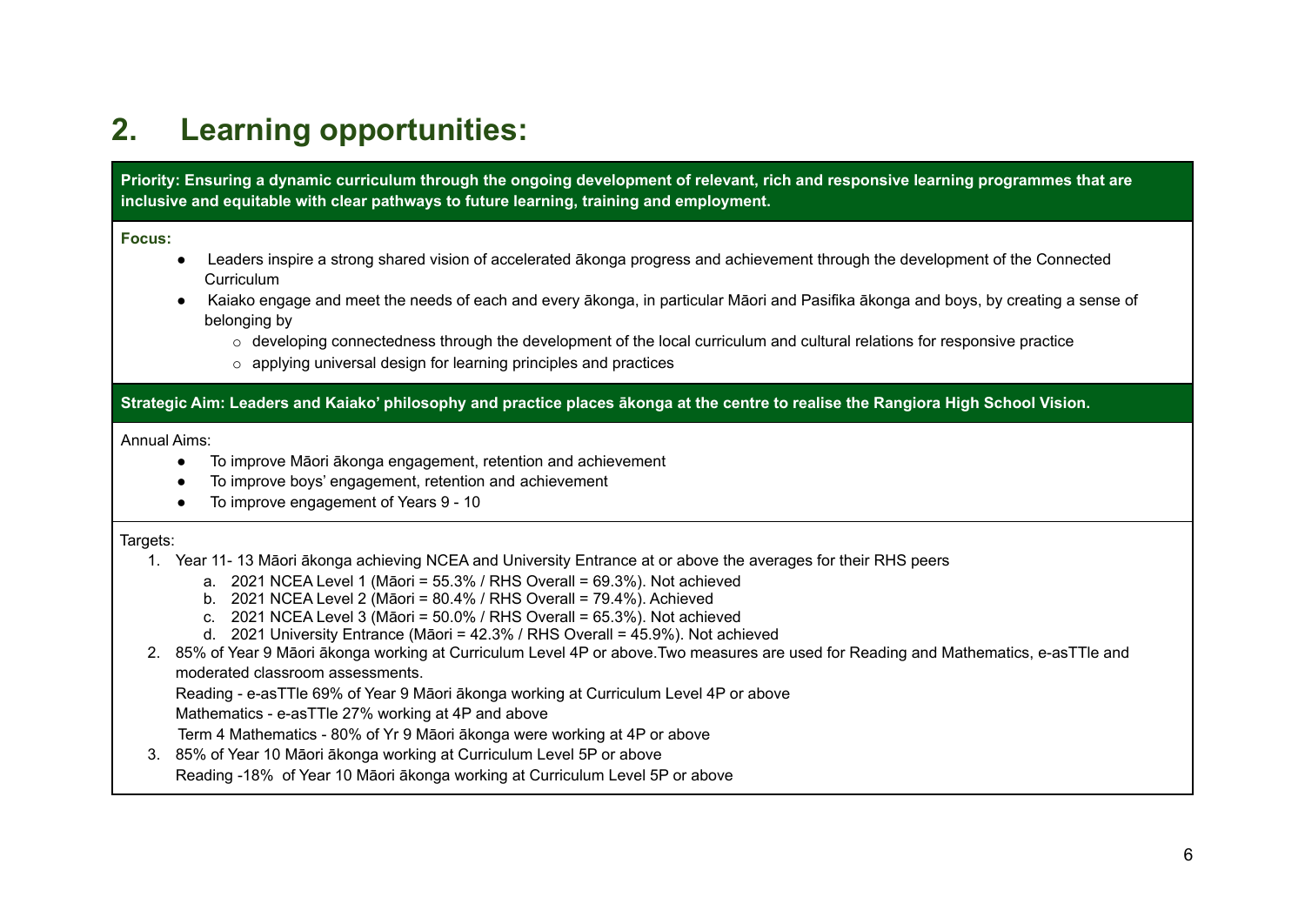Term 4 Writing - 81% of Yr10 students who completed the final assessment were at 5P or above Mathematics e-asTTle 22% of Year 10 Māori ākonga working at Curriculum Level 5P or above Term 4 Mathematics - 51% of Year 10 Māori ākonga working at Curriculum Level 5P or above NB - < 40 Māori ākonga sat the end of year easTTle. 95% of Year 9-13 Māori attended regularly (90-100% of the time). 40% of Yr 9-13 Māori ākonga attended regularly. Not achieved 4. 70% of staff are observed working above the midpoint descriptors on the Rongohia Te Hau culturally responsive pedagogy tool. **51% up from 38% 2020.** 5. Me and My Schools I am comfortable talking to teachers about problems. (Above 60% across Year 9 and 10) **Achieved: 45%** I often feel bored in class (Below 50% in both Year 9 and 10) **Not achieved: 76%** Most mornings I look forward to going to school. (Above 50% in both Year 9 and 10) **Not achieved: 30%**

| <b>Action Steps</b>                                                                          | Actions - what did we do?                                                                                                                                                                                                                                                                                                                                                                                                                   | Reason for Variance - why did it<br>happen?                                                                                                           | Evaluation - where to next?                                                                                                                                                                                                                                           |
|----------------------------------------------------------------------------------------------|---------------------------------------------------------------------------------------------------------------------------------------------------------------------------------------------------------------------------------------------------------------------------------------------------------------------------------------------------------------------------------------------------------------------------------------------|-------------------------------------------------------------------------------------------------------------------------------------------------------|-----------------------------------------------------------------------------------------------------------------------------------------------------------------------------------------------------------------------------------------------------------------------|
| <b>Curriculum development and Learning Programmes</b>                                        |                                                                                                                                                                                                                                                                                                                                                                                                                                             |                                                                                                                                                       |                                                                                                                                                                                                                                                                       |
| Developing and implementing<br>innovative programmes based<br>on effective programme design. | <b>Enriching Learning Opportunities</b><br>across and within Learning Areas<br>and wānanga - end Term 3<br>The development of the new AKO<br>programmes of learning identify where<br>local curriculum and cultural<br>connectedness are embedded into<br>contexts being used.<br>Examples of local curriculum<br>implementation evident in a range of<br>Senior Courses - Social Sciences, Food<br>and Nutrition, Science, English and HPE | Matauranga Māori PLD application<br>approved in September. Provider<br>available from November, Initial<br>workshop help with Leaders of<br>Learning. | Review junior modules against same<br>templates.<br>Building knowledge and confidence<br>of Leaders of Learning to lead PLD<br>for kaiako regarding key aspects of<br>Matauranga Māori.<br>Local curriculum development in the<br>senior school is tagged to the NCEA |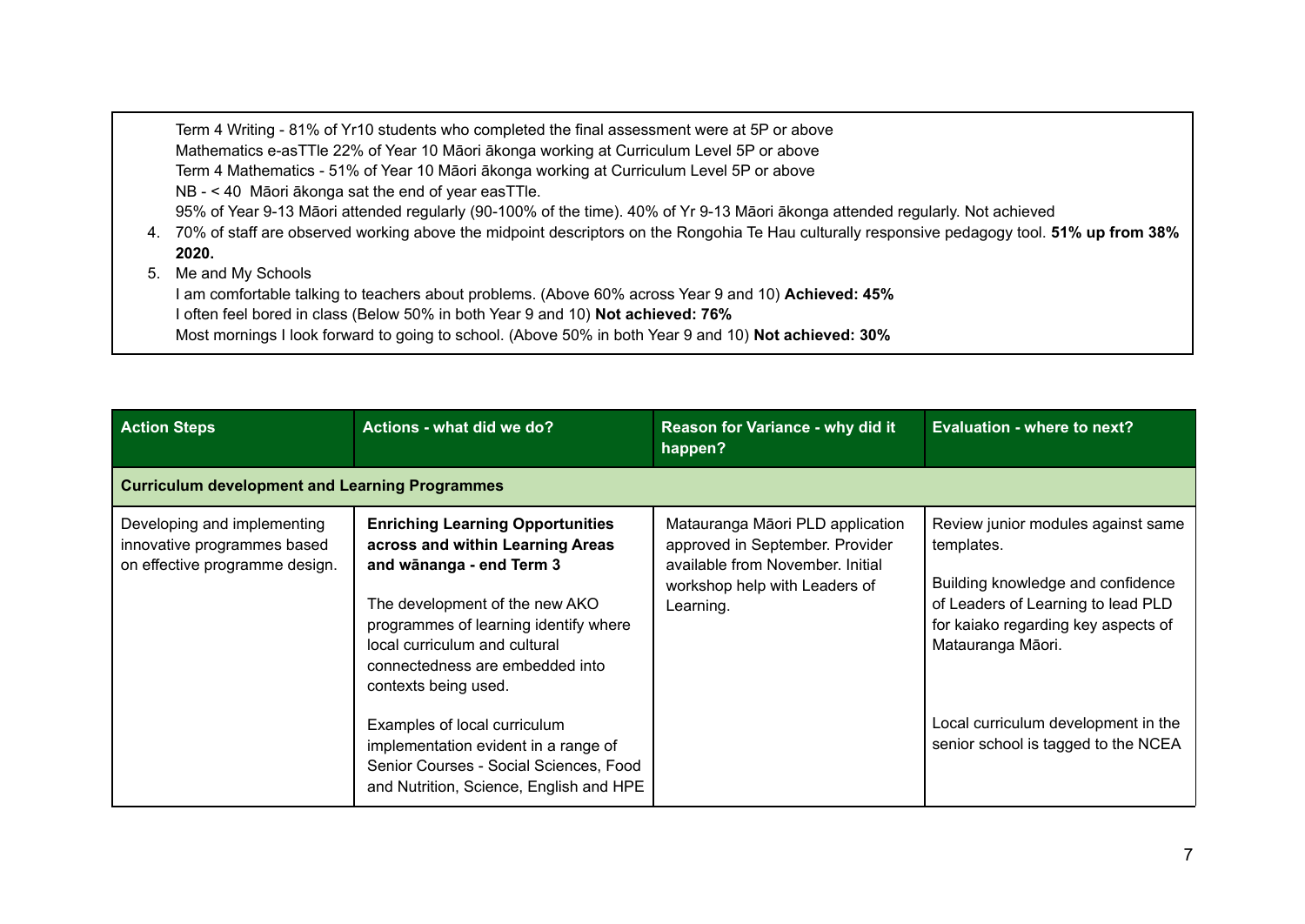|  | and some Technologies. Next steps are<br>to document and share these contexts<br>with the wider community - growing<br>community awareness.<br>Digital technologies coordinator worked<br>with Junior AKO teams (English,<br>Mathematics, Science and Social<br>Studies).                                                                                                                                                 |                                                            | change package, which has now<br>been pushed back 12 months.<br>Digital Coordinator to work with other<br>learning areas.<br>Review of Junior Modules.<br><b>Review Connected Ako</b><br>programmes.    |
|--|---------------------------------------------------------------------------------------------------------------------------------------------------------------------------------------------------------------------------------------------------------------------------------------------------------------------------------------------------------------------------------------------------------------------------|------------------------------------------------------------|---------------------------------------------------------------------------------------------------------------------------------------------------------------------------------------------------------|
|  | 'Module E' courses<br>WLS Teacher led this student<br>centred curriculum<br>Akonga surveyed re courses to be<br>$\bullet$<br>offered. These were matched with<br>staff capabilities and interests.<br>A range of programmes<br>$\bullet$<br>developed - high interest,<br>immersion, project-based offered<br>in the last five weeks of Term 4 (8)<br>Nov - 10 Dec)<br>Ākonga select learning<br>$\bullet$<br>programmes. | Student voice was used to develop<br>the Module E courses. | Review of 'Module E' learning<br>programmes by ākonga and kaiako<br>informing further development of<br>programmes for 2022.                                                                            |
|  | <b>Enriching Coherence across Year</b><br>9-13 Wānanga<br>Ākonga and kaiako voice<br>informed review of programme<br>Review of Year 9-13 wānanga<br>$\bullet$<br>programme to ensure coherence<br>of learning objectives and                                                                                                                                                                                              |                                                            | Introduction and implementation of<br>My Mahi to support goal setting,<br>learning conversations and online<br>programmes of learning.<br>PLD Project Assessment for<br>Learning to inform development. |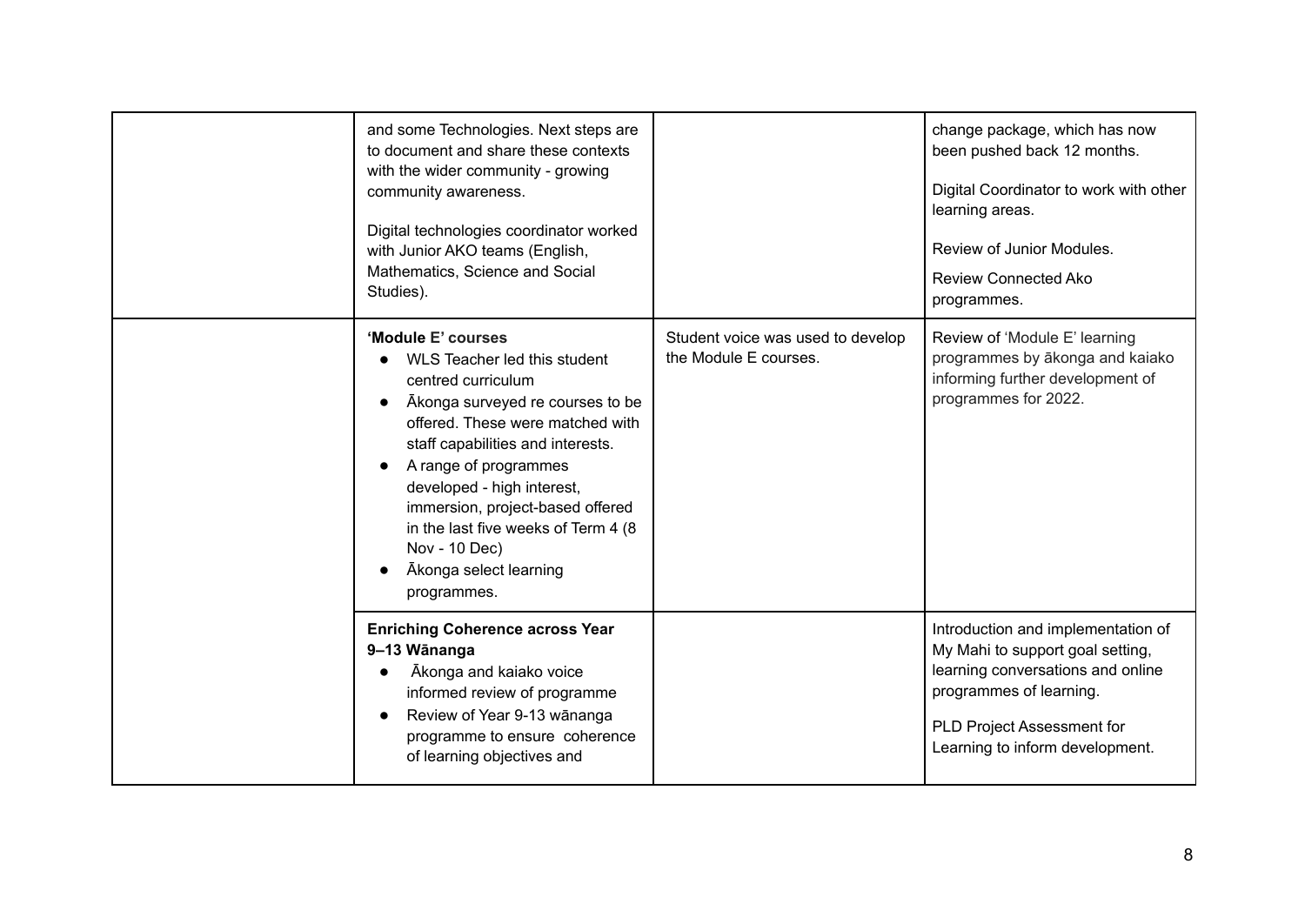|                                                                                                        | dispositional development from<br>Year 9 to Year 13.                                                                                                                                                                                                                                                                                                                                                                                                                                                                                                                              | Termly feedback from kaiako and<br>ākonga.                                                                                                                                  |
|--------------------------------------------------------------------------------------------------------|-----------------------------------------------------------------------------------------------------------------------------------------------------------------------------------------------------------------------------------------------------------------------------------------------------------------------------------------------------------------------------------------------------------------------------------------------------------------------------------------------------------------------------------------------------------------------------------|-----------------------------------------------------------------------------------------------------------------------------------------------------------------------------|
| Developing and leading<br>innovative assessment practices<br>integrated with teaching and<br>learning. | Developing a shared understanding<br>of progress across the curriculum<br>and year levels<br>Learning Area rubrics introduced<br>to ākonga<br>Kaiako worked with ākonga to<br>develop their understanding of<br>reflection informing next steps in<br>learning<br>Akonga reported to parents during<br>Check and Connect days on their<br>learning progress.<br><b>Principles of Assessment and</b><br><b>Assessment Policy reviewed</b><br>Difference between the different<br>models of assessment - 'for', 'of'<br>and 'as' assessment - explored<br>and prototypes developed. | Centrally funded PLD application to<br>support middle leaders and kaiako to<br>develop the pedagogical practice to<br>support 'assessment for learning'.                    |
|                                                                                                        | Review informing development of<br>assessment practice<br><b>Are Junior Moderation practices</b><br>effective in Years 9-10 across<br>learning areas?<br>Faculties initial survey re<br>$\circ$<br>moderation practices.<br>Faculty guidelines and<br>$\circ$<br>evidence reviewed                                                                                                                                                                                                                                                                                                | Follow up review of Faculty<br>documentation to be done - Term 1<br>2022.<br>Monitoring of Junior Moderation<br>through SLT oversight meetings with<br>Leaders of Learning. |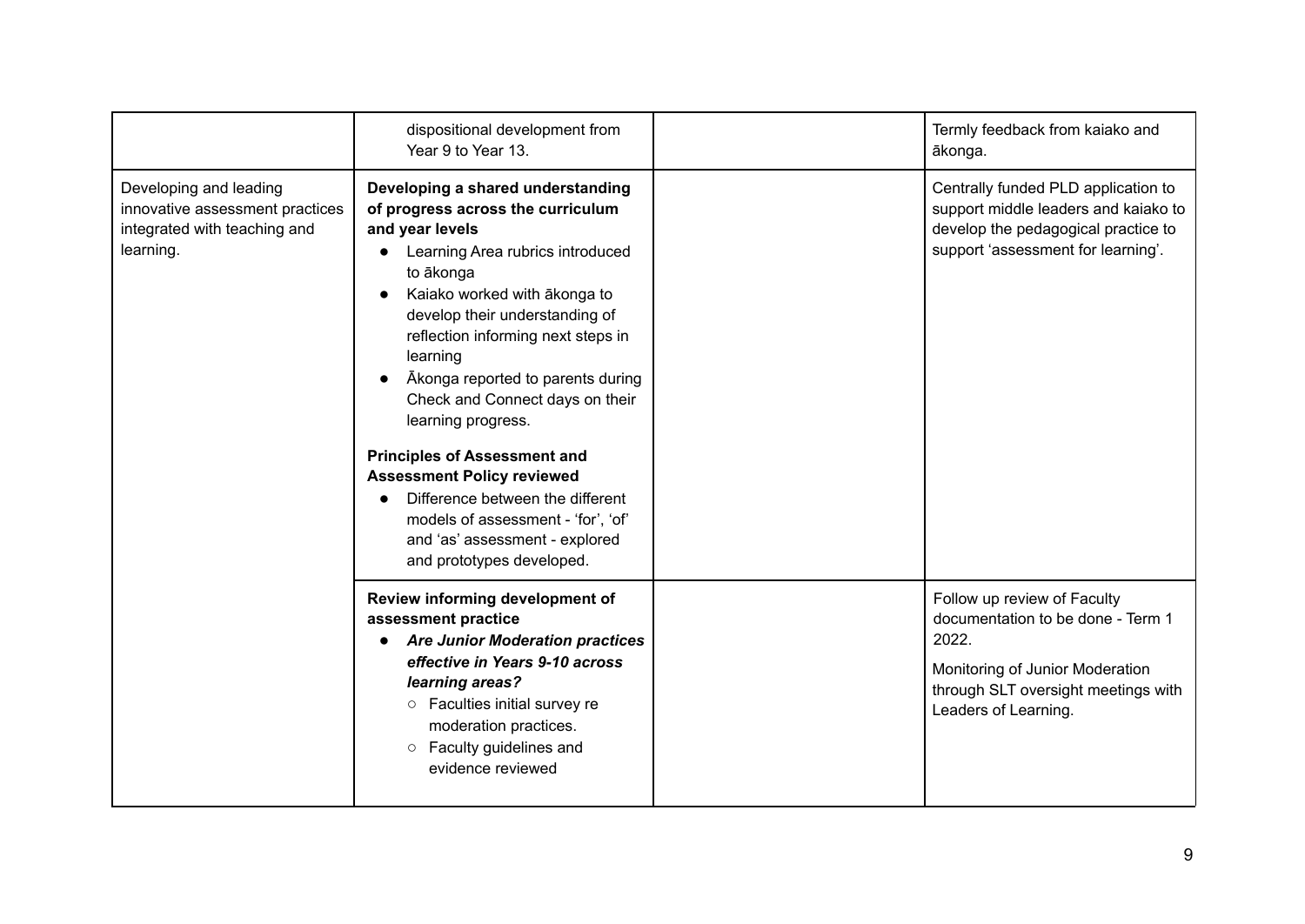|                                                                                                                                                                                                   | Should NCEA Level 1 be offered<br>at Rangiora High School?<br>Analysis of MoE requirements<br>$\circ$<br>Research of practice across<br>$\circ$<br>New Zealand<br>Development of briefing papers<br>$\circlearrowright$<br>/ presentation<br>Whānau and parent<br>$\circ$<br>consultation<br>Student consultation<br>$\circ$<br>Kaiako consultation<br>$\circ$<br>Small team of Leads of<br>$\circ$<br>Learning have developed a<br>prototype<br>This was presented to Leaders<br>$\circ$<br>of Learning in Week 8 of Term<br>4 for initial feedback.<br><b>Reporting</b><br>Review MoE requirements<br>Research of practice across<br>$\circ$<br>New Zealand. | Decision held off till 2023 to align<br>with NCEA change package.<br>Worked with PLD facilitator using the<br>Design Framework. | Presentation to Staff / Students/<br>Community for final feedback.<br>The next iteration of reporting using<br>the Key Competencies that the<br>Dispositions 'sit under' to be<br>implemented in the Junior school<br>2022. |
|---------------------------------------------------------------------------------------------------------------------------------------------------------------------------------------------------|----------------------------------------------------------------------------------------------------------------------------------------------------------------------------------------------------------------------------------------------------------------------------------------------------------------------------------------------------------------------------------------------------------------------------------------------------------------------------------------------------------------------------------------------------------------------------------------------------------------------------------------------------------------|---------------------------------------------------------------------------------------------------------------------------------|-----------------------------------------------------------------------------------------------------------------------------------------------------------------------------------------------------------------------------|
| <b>Teaching Practice</b>                                                                                                                                                                          |                                                                                                                                                                                                                                                                                                                                                                                                                                                                                                                                                                                                                                                                |                                                                                                                                 |                                                                                                                                                                                                                             |
| Kaiako develop caring and<br>inclusive learning communities<br>where each and every ākonga<br>feels that their contribution is<br>valued and that they can<br>participate to their full potential | A variety of PLD programme<br>$\bullet$<br>delivery approaches to meet the<br>diverse and variable needs of<br><b>Leaders and staff</b><br>Development of a PLD<br>$\circ$<br>programme for Leaders of<br>Learning and SLT on further                                                                                                                                                                                                                                                                                                                                                                                                                          | Two staff sent on a Leadership<br>Coaching course to assist with PGC<br>coaching and mentoring.                                 | The 2022 PLD plan will aim for a<br>more cohesive approach - looking at<br>a skill or skills that run across a<br>variety of strands and could directly<br>inform teacher practice.                                         |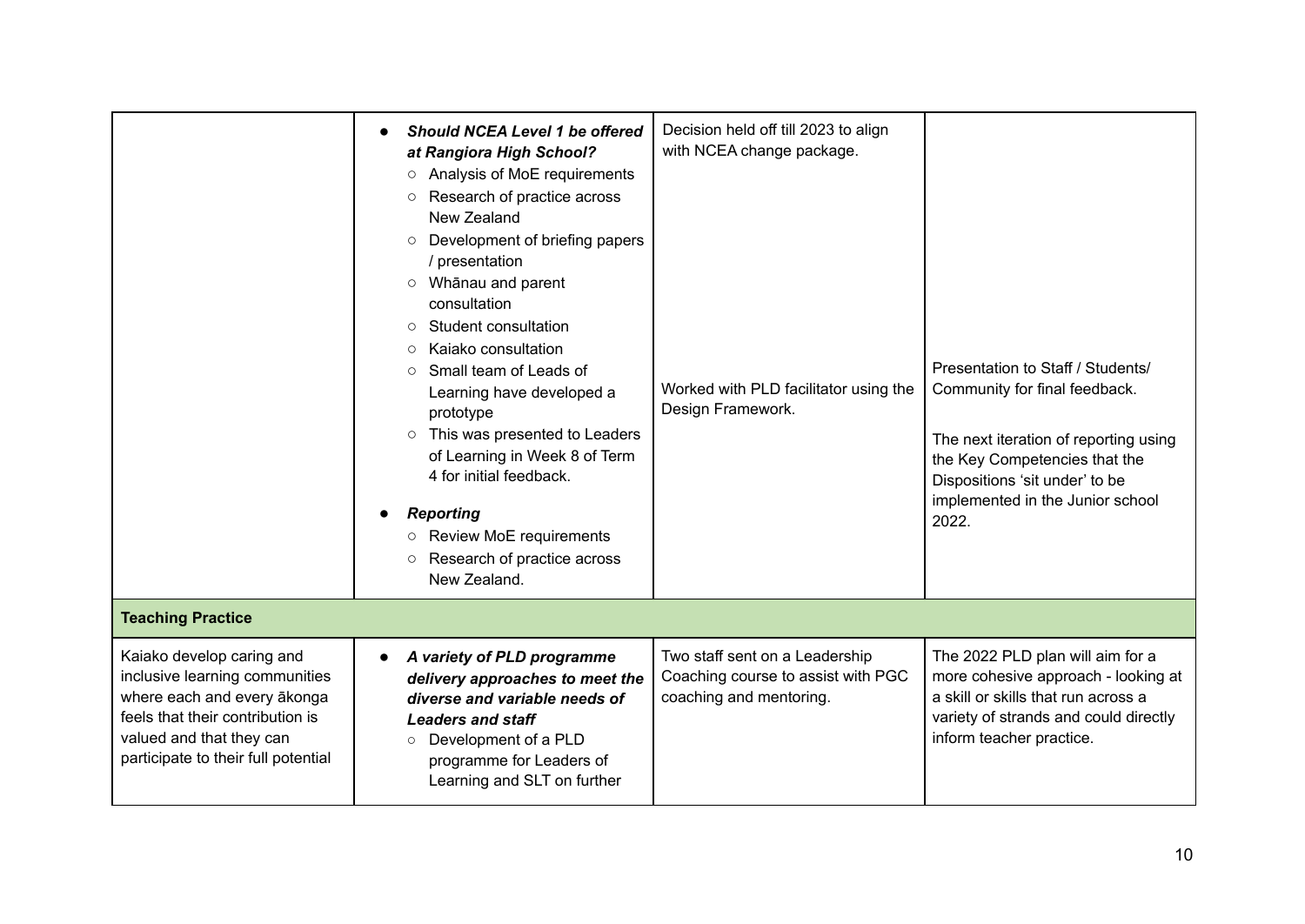| through the effective use of<br>UDL. In particular:<br>PB4L<br>cultural responsive and<br>relational pedagogy<br>collaboratively-designed<br>pedagogy<br>thinking skills  | developing their understanding<br>of how as leaders they can<br>coach staff to develop a wider<br>range of pedagogical practice<br>in particular culturally<br>responsive and relational<br>pedagogies<br>Application of best practice<br>$\circ$<br>pedagogical tools introduced<br>through PLD workshops<br>UDL principles, strategies and<br>$\circ$<br>tools embedded within PLD<br>workshops to develop /<br>strengthen kaiako's and<br>leaders' and inclusive practices<br>Rongohia Te Hau (ākonga, kaiako,<br>whānau voice and lesson<br>observations), Me and My schools<br>(ākonga voice) and PB4L Tier two<br>observation data analysis used to<br>inform the ongoing development<br>of PLD programme. | UDL PLD delivery by RTLB was put<br>on hold mid year.<br>The surveys show an improvement<br>in the way teachers perceive their<br>students, and teaching and learning,<br>however this improvement is not<br>reflected in student feedback.<br>Me and My school data continues to<br>show Year 9 and 10 groups largely<br>static in how students view school,<br>their classes and teachers. | The Rongohia Te Hau survey shows<br>a positive shift in teacher perception<br>and understanding, with more<br>improvements identified (i.e. to<br>inform PLD plan).<br>Teacher Survey Practice to be used<br>in 2022 instead of Me and My<br>Schools Survey to explore teacher<br>practice. |
|---------------------------------------------------------------------------------------------------------------------------------------------------------------------------|------------------------------------------------------------------------------------------------------------------------------------------------------------------------------------------------------------------------------------------------------------------------------------------------------------------------------------------------------------------------------------------------------------------------------------------------------------------------------------------------------------------------------------------------------------------------------------------------------------------------------------------------------------------------------------------------------------------|----------------------------------------------------------------------------------------------------------------------------------------------------------------------------------------------------------------------------------------------------------------------------------------------------------------------------------------------------------------------------------------------|---------------------------------------------------------------------------------------------------------------------------------------------------------------------------------------------------------------------------------------------------------------------------------------------|
| Through 'professional growth<br>cycles', the use of a wide range<br>of effective and innovative<br>teaching strategies to effectively<br>engage ākonga in their learning. | Staff introduced to model of<br>'Professional Growth Cycles'<br>Professional Growth Cycle PLD<br>workshops introduce key concepts<br>and next steps                                                                                                                                                                                                                                                                                                                                                                                                                                                                                                                                                              | An audit of PGC's shows that they<br>are being completed well, although<br>to varying levels of depth. The key<br>question is around the process used<br>to measure the progress in individual<br>inquiries.                                                                                                                                                                                 | Review of how well understood and<br>how well embedded Professional<br>Growth Cycle are with a view to<br>informing next steps in 2022.                                                                                                                                                     |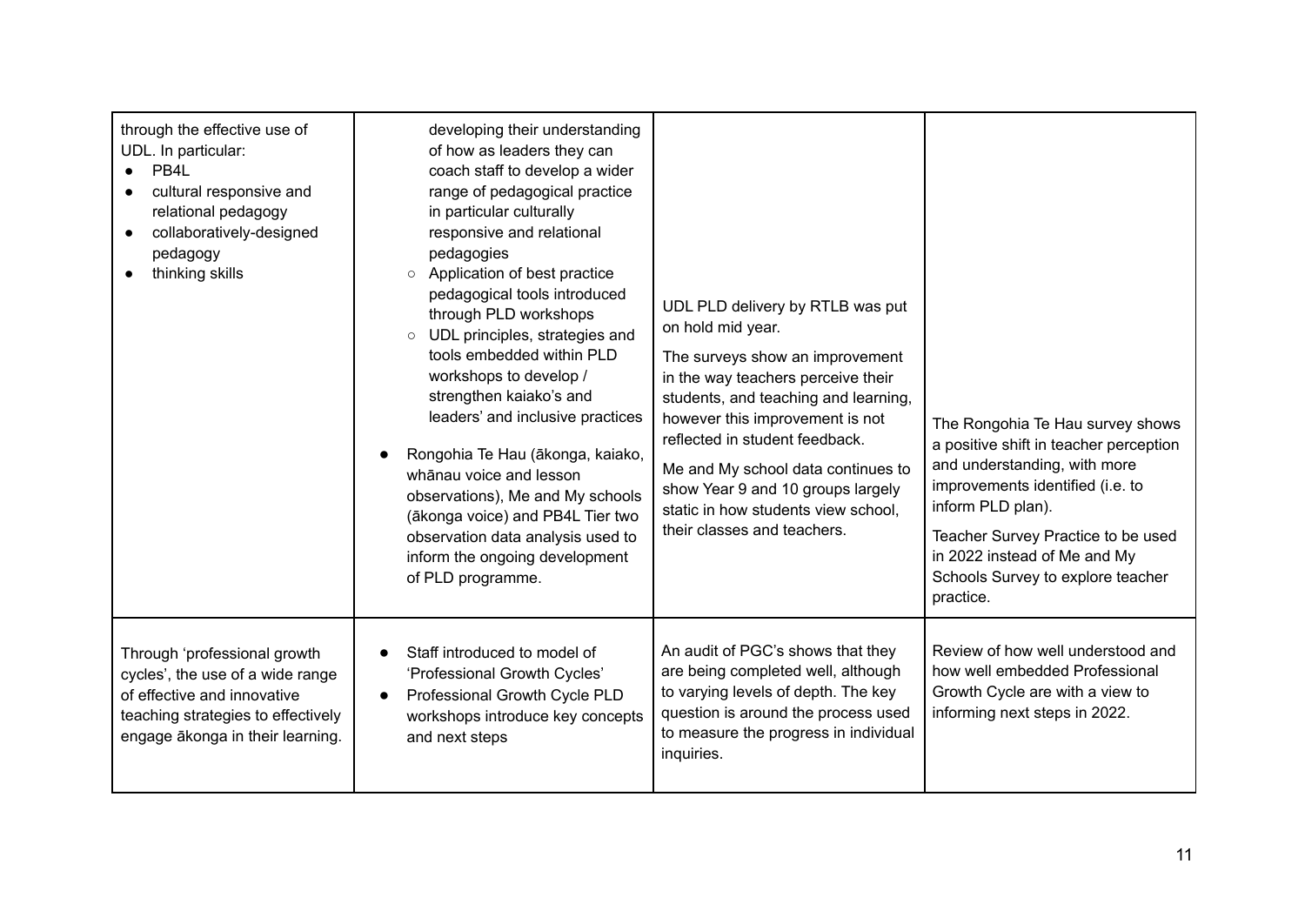|                                                                                                                                                                                                                                                                                                                                                              | Professional Growth Cycles<br>embedded into Appraisal and PLD<br>documentation<br>Separate PLD sessions have<br>been held with facilitators.                                                                                                                                                                                                                                                                                                                                                                                                                                        |                                                                                                                                                                                       | The power of the PGC model rests<br>with facilitators, and work around<br>coaching and leading these<br>conversations will form part of the<br>2022 PLD plan. |
|--------------------------------------------------------------------------------------------------------------------------------------------------------------------------------------------------------------------------------------------------------------------------------------------------------------------------------------------------------------|-------------------------------------------------------------------------------------------------------------------------------------------------------------------------------------------------------------------------------------------------------------------------------------------------------------------------------------------------------------------------------------------------------------------------------------------------------------------------------------------------------------------------------------------------------------------------------------|---------------------------------------------------------------------------------------------------------------------------------------------------------------------------------------|---------------------------------------------------------------------------------------------------------------------------------------------------------------|
| The implementation of a<br>learning culture<br>through the building of<br>collaborative, trustful<br>relationships<br>in which ākonga believe<br>that adults in the school<br>care about them and their<br>learning; and<br>which empower people to<br>think and do things<br>differently, and develop a<br>'can do' attitude where<br>anything is possible. | <b>Building positive relationships and</b><br>cultural connectedness<br><b>Positive Behaviour for Learning</b><br>(PB4L)<br>Check and connect concepts<br>introduced to staff and ākonga<br>Check and connect pedagogies<br>introduced in classrooms<br><b>Cultural Connectedness</b><br>In conjunction with Puketeraki<br>Kāhui Ako introduced Te Reo<br>Implementation plans for ākonga,<br>kairaki and whānau<br>Clarified the kura's tikanga with a<br>focus on classroom tikanga<br>PLD workshops to provide support<br>for kaiako to implement tikanga in<br>their classrooms | Check and connect principles, a key<br>part of the Wānanga reporting cycle.                                                                                                           | Pastoral points system prepared for<br>implementation in 2022 with a view<br>to ensuring consistency of<br>expectations and support across the<br>kura.       |
|                                                                                                                                                                                                                                                                                                                                                              | Wellbeing<br>The lead team used the Design<br>Thinking Framework to<br>understand the specific needs of<br>RHS staff and students and to                                                                                                                                                                                                                                                                                                                                                                                                                                            | It has been difficult finding an<br>approved provider to support RHS to<br>develop a strategic framework and<br>plan. While the team has a plan on<br>key aspects to deliver in 2022, | Identify and connect with external<br>provider.                                                                                                               |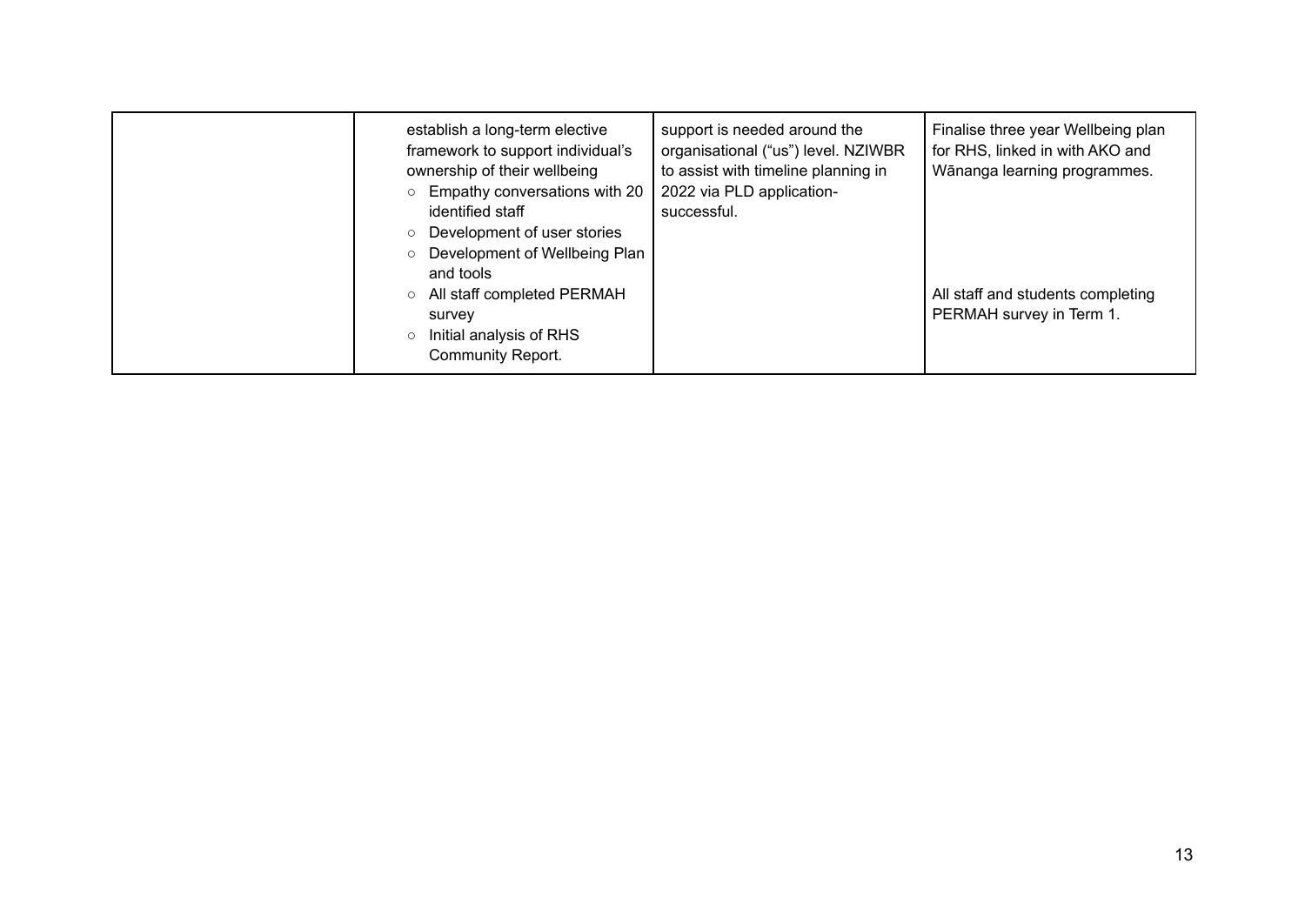### **Dispositions for living**

Priority: Kaiako empowering and supporting ākonga to develop the dispositions essential to successfully navigate the changing world.

Focus:

- Through the development of Wānanga learning programmes kaiako share a strong shared vision of accelerated ākonga progress and achievement of all ākonga, particularly for Māori ākonga, Pasifika ākonga, boys and Year 13 ākonga.
- Leaders are proactive and skilled, in developing a clear understanding of what each group of ākonga needs in developing their disposition for living and developing a strategic approach to responding to those needs.
- Teachers are proactive and skilled in understanding and responding to the needs of each and every ākonga in their wānanga.

**Strategic Aim: To implement a dispositional curriculum from Year 9 – 13 (Wānanga).**

● Annual Aim: To continue to explore and implement effective practices to support the physical, mental and emotional wellbeing of all ākonga.

| <b>Action Steps</b>                                                                                                                                                                                  | Actions - what did we do?                                                                                                                                                                                                                                                                                                                          | Reason for Variance - why did it<br>happen?                                                               | Evaluation - where to next?                                                                                                                                                                   |
|------------------------------------------------------------------------------------------------------------------------------------------------------------------------------------------------------|----------------------------------------------------------------------------------------------------------------------------------------------------------------------------------------------------------------------------------------------------------------------------------------------------------------------------------------------------|-----------------------------------------------------------------------------------------------------------|-----------------------------------------------------------------------------------------------------------------------------------------------------------------------------------------------|
| The gathering and use of information<br>about the needs, wishes and<br>aspirations of the parents, whanau<br>and the wider community to support<br>the development of a dispositional<br>curriculum. | Review has informed the<br>$\bullet$<br>development of the next<br>iteration of the curriculum for<br>Wānanga.<br>Each year level learning<br>programme reviewed with a<br>view to informing coherency<br>from Year 9-13 for 2022<br>A wānanga handbook has<br>been compiled to guide staff<br>in developing their<br>understanding of the vision, | Kaiako and Akonga voice used to<br>inform review and planning of the<br>next iteration of the curriculum. | Ākonga, kaiako and whānau voice to<br>be embedded in annual review<br>cycle.<br>The tools for collecting whanau<br>voice to be identified and<br>implemented into the termly review<br>cycle. |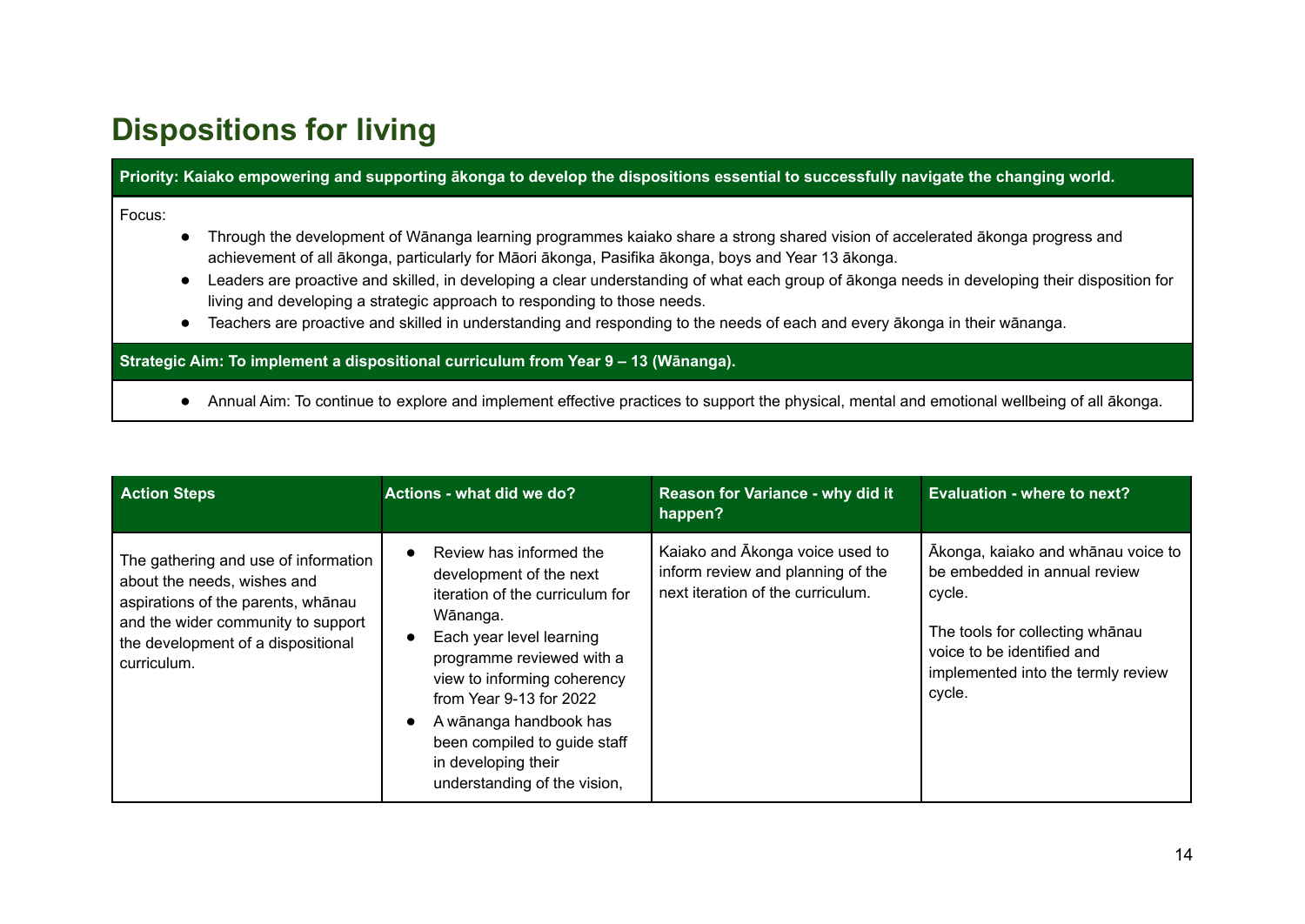|                                                                                                                                                                                                                                                                                                                                                                                                                                                                                                                                   | purpose and principles of<br>Wānanga                                                                                                                                                                                                                                                                                                                                                                                                                                                      |  |
|-----------------------------------------------------------------------------------------------------------------------------------------------------------------------------------------------------------------------------------------------------------------------------------------------------------------------------------------------------------------------------------------------------------------------------------------------------------------------------------------------------------------------------------|-------------------------------------------------------------------------------------------------------------------------------------------------------------------------------------------------------------------------------------------------------------------------------------------------------------------------------------------------------------------------------------------------------------------------------------------------------------------------------------------|--|
| The development and<br>implementation of learning<br>programmes that provide explicit<br>learning opportunities for akonga to<br>develop dispositions and skills<br>important to the development of<br>learning<br>Kaiako are confident in their<br>ability to discuss dispositional<br>progressions with akonga in<br>wānanga<br>Kaiako can confidently support<br>ākonga to self-assess and<br>reflect on their dispositional<br>abilities<br>Kaiako can identify next steps<br>for ākonga dispositional growth<br>progression. | Student self reflection on their<br>disposition progress included<br>in the termly reporting cycle.<br>The concept of Growth<br>Mindset introduced and<br>explored by Kaiako<br>Descriptors 'unpacked' by<br>Kajako with a view to<br>developing a common<br>understanding of dispositional<br>progress across cohorts and<br>year levels<br>Exemplars of dispositional<br>units of work are being<br>developed to grow ākonga<br>and kaiako ability to discuss<br>dispositional progress |  |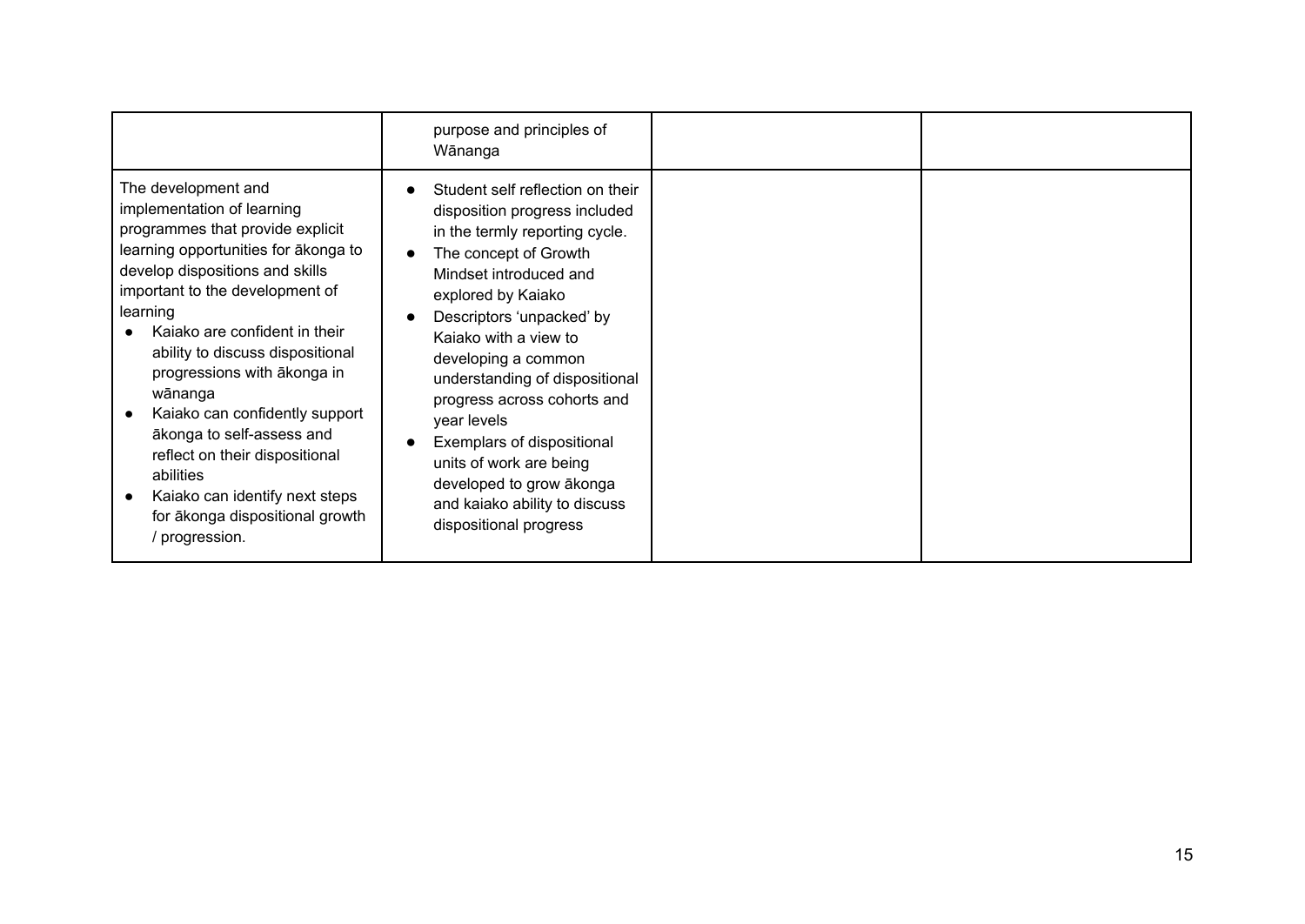### **Areas of Focus 2021**

| <b>Focus Areas</b>       | <b>Actions - what happened?</b>                                                                                                                                                                                                                                                                                               | <b>Evaluation - Where to next?</b>                                                                      |
|--------------------------|-------------------------------------------------------------------------------------------------------------------------------------------------------------------------------------------------------------------------------------------------------------------------------------------------------------------------------|---------------------------------------------------------------------------------------------------------|
| <b>Finances</b>          | Implemented paperless cloud based invoice<br>capture, approval and accounts payable<br>process.<br>Implemented paperless fixed assets recording<br>system.<br>Clean audit report; no management issues.                                                                                                                       | Review and continue to improve cost<br>centre reporting.                                                |
| Governance               | Completed full Governance review.                                                                                                                                                                                                                                                                                             | Review Governance framework.<br>Focus on professional development.<br>Grow diversity of representation. |
| <b>Health and Safety</b> | Implemented security camera upgrade to<br>provide real-time access to video feeds.<br>Implemented new access control system to<br>improve lockdown procedures.<br>Completed evacuation drills as scheduled.<br>Upgrade fire alarm system commenced,<br>including addressing multiple false activation<br>issues in one block. | Complete ERO Self assessment and<br>implement recommendations.                                          |
| Personnel                | Introduction of Professional Growth Cycles.<br>Review of job descriptions progressing.<br>Audit of Personnel processes.<br>New Principal appointed.                                                                                                                                                                           | Review of Administration staff job<br>descriptions.                                                     |
| Property                 | Completed major site services sewer and<br>stormwater upgrade.                                                                                                                                                                                                                                                                | Complete Fire Alarm Upgrade.<br>Complete condition survey and agree                                     |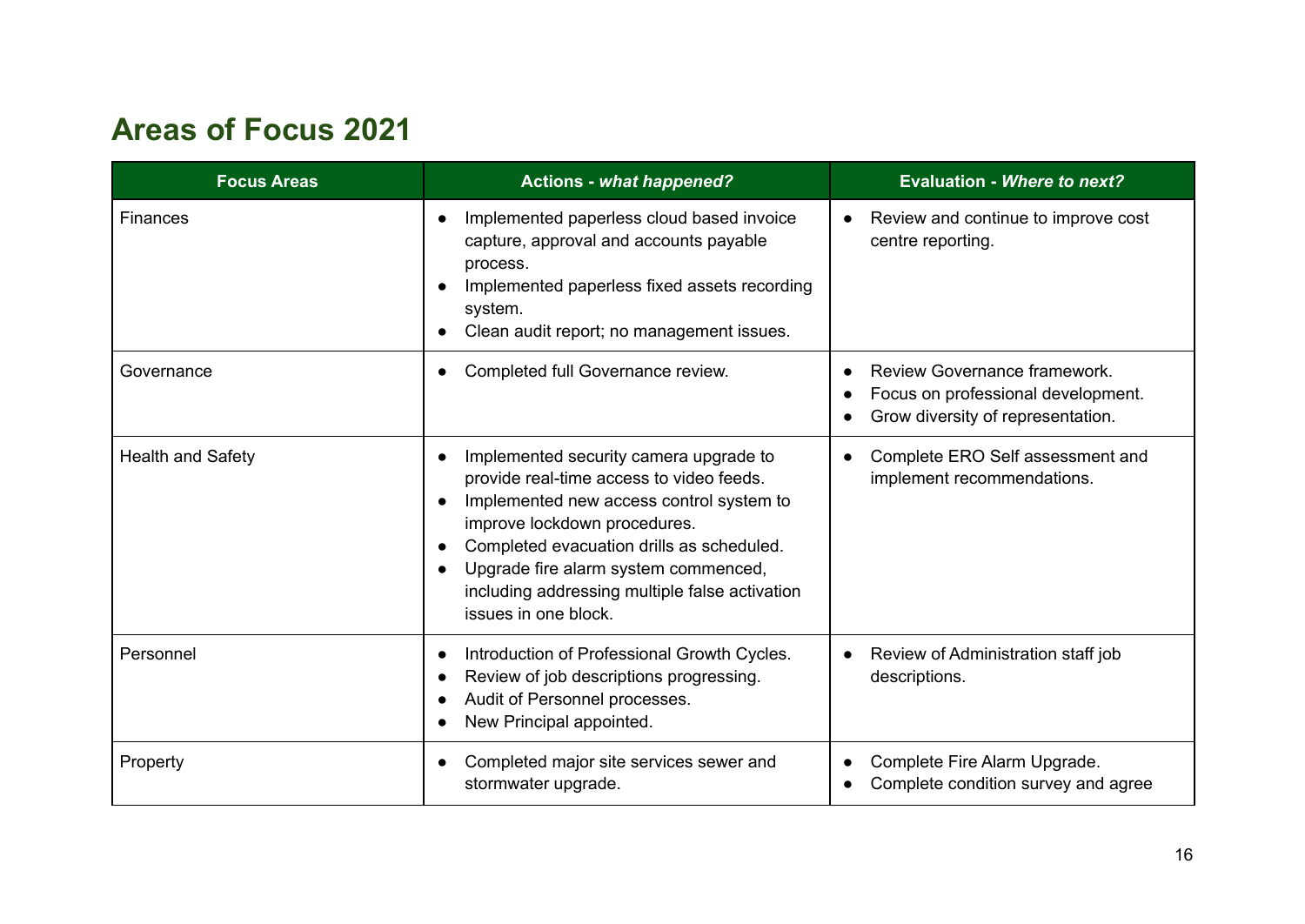|                                                   | Completed renovation of F Block - new<br>collaborative learning spaces and upgraded<br>learning support.<br>Completed window replacement for<br>weathertightness issues in two blocks.<br>Worked with MOE and consultants on master<br>plan. Not completed.<br>Condition survey for next 5YA commenced.                                                                                                                                                          | priorities for next 5YA, in context of<br>master plan.<br>Complete master plan and land use plan.                                                                                                      |
|---------------------------------------------------|------------------------------------------------------------------------------------------------------------------------------------------------------------------------------------------------------------------------------------------------------------------------------------------------------------------------------------------------------------------------------------------------------------------------------------------------------------------|--------------------------------------------------------------------------------------------------------------------------------------------------------------------------------------------------------|
| Fixed assets and investments                      | Completed annual fixed asset stocktake.<br>Completed classroom maintenance and<br>upgrades to plan.<br>Fixed asset upgrades and replacements<br>mostly completed according to plan - some<br>planned upgrades put on hold pending<br>property master plan review.<br>Investment plan for uncommitted funds not<br>completed.                                                                                                                                     | Implement the annual plan of upgrades<br>and replacements.<br>Complete investment plan in context of<br>master plan and land use plan.<br>Long term strategic IT plan to be<br>$\bullet$<br>developed. |
| <b>Tagged Funding</b><br><b>KiwiSport Funding</b> | 44% of students are involved in sport.<br>4 students were selected in NZ or Cook<br>Islands representative age group sports teams.<br>6 students gained a National Title.<br>666 students represented Rangiora High<br>School in 29 codes.<br>Coaches - 14 staff coaches; 5 Support Staff<br>coaches; 27 volunteer coaches from the<br>community; and 13 student coaches.<br>Other - 8 volunteer managers from the<br>community and 11 student volunteer umpires |                                                                                                                                                                                                        |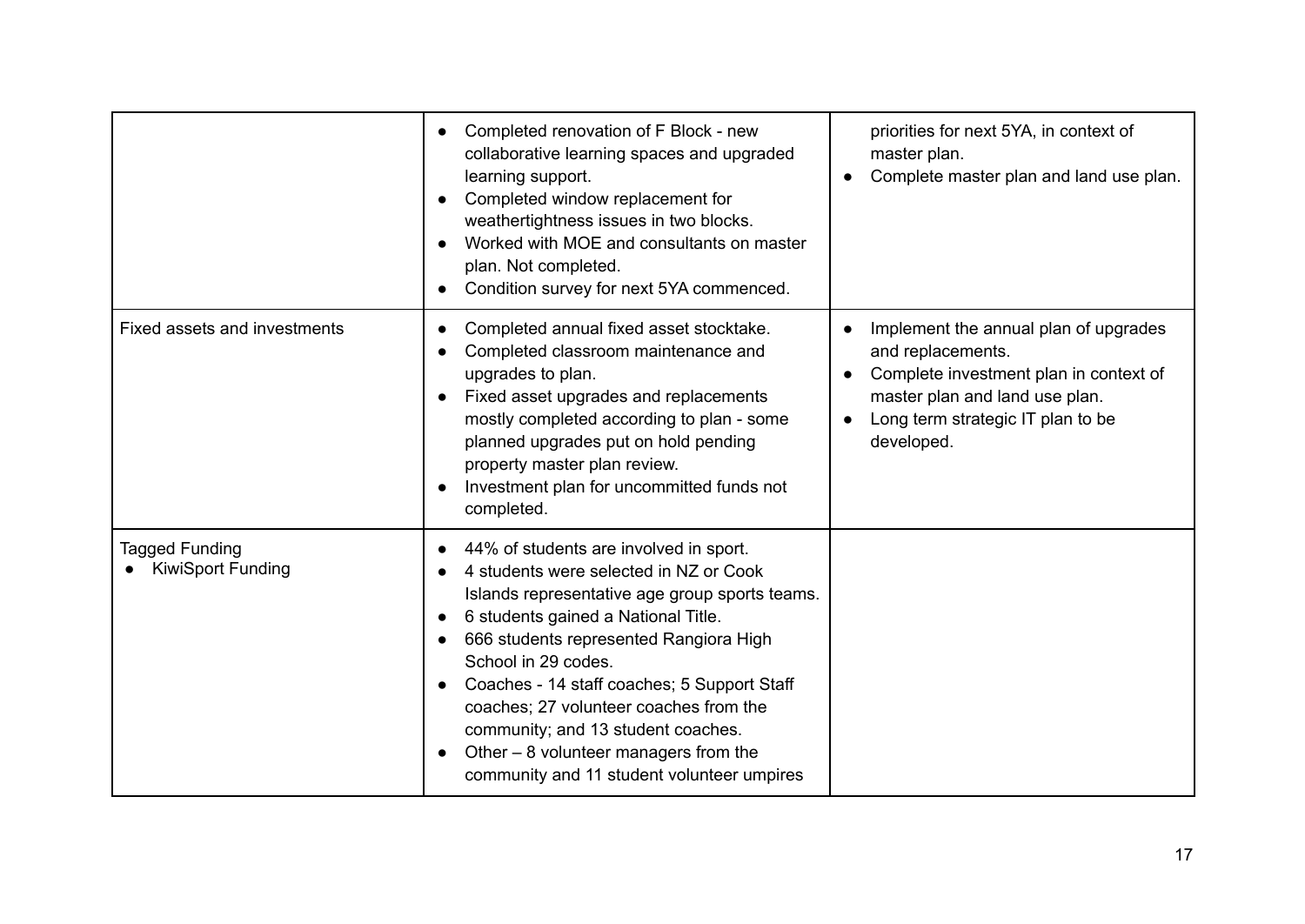|                  | were involved in sport in some way with<br>managers /drivers/coordinators.<br>All uniform purchases were student or grant<br>funded.<br>House competitions continue to play an<br>integral part in developing the school's culture.<br>Year 9 -13 students are actively involved in<br>these events.                                                                                                                            |                                                                                                                                                                                                                                                     |
|------------------|---------------------------------------------------------------------------------------------------------------------------------------------------------------------------------------------------------------------------------------------------------------------------------------------------------------------------------------------------------------------------------------------------------------------------------|-----------------------------------------------------------------------------------------------------------------------------------------------------------------------------------------------------------------------------------------------------|
| Year 11+ Funding | The funding was used to offer a specialist<br>Literacy course for Year 11 and Year 12<br>students who were at risk of failing to achieve<br>NCEA Level 1 Literacy.<br>This class was well-resourced with two<br>specialist literacy kaiāwhina who worked<br>closely with the classroom teacher to deliver a<br>programme of learning.<br>Resulting outcomes were that on average,<br>students gained from 3-8 Literacy credits. | Students are increasingly benefitting from<br>the use of technologies to support their<br>literacy progressions and equipping and<br>training all students to use digital<br>resources such as Google Read/Write is<br>becoming an increasing need. |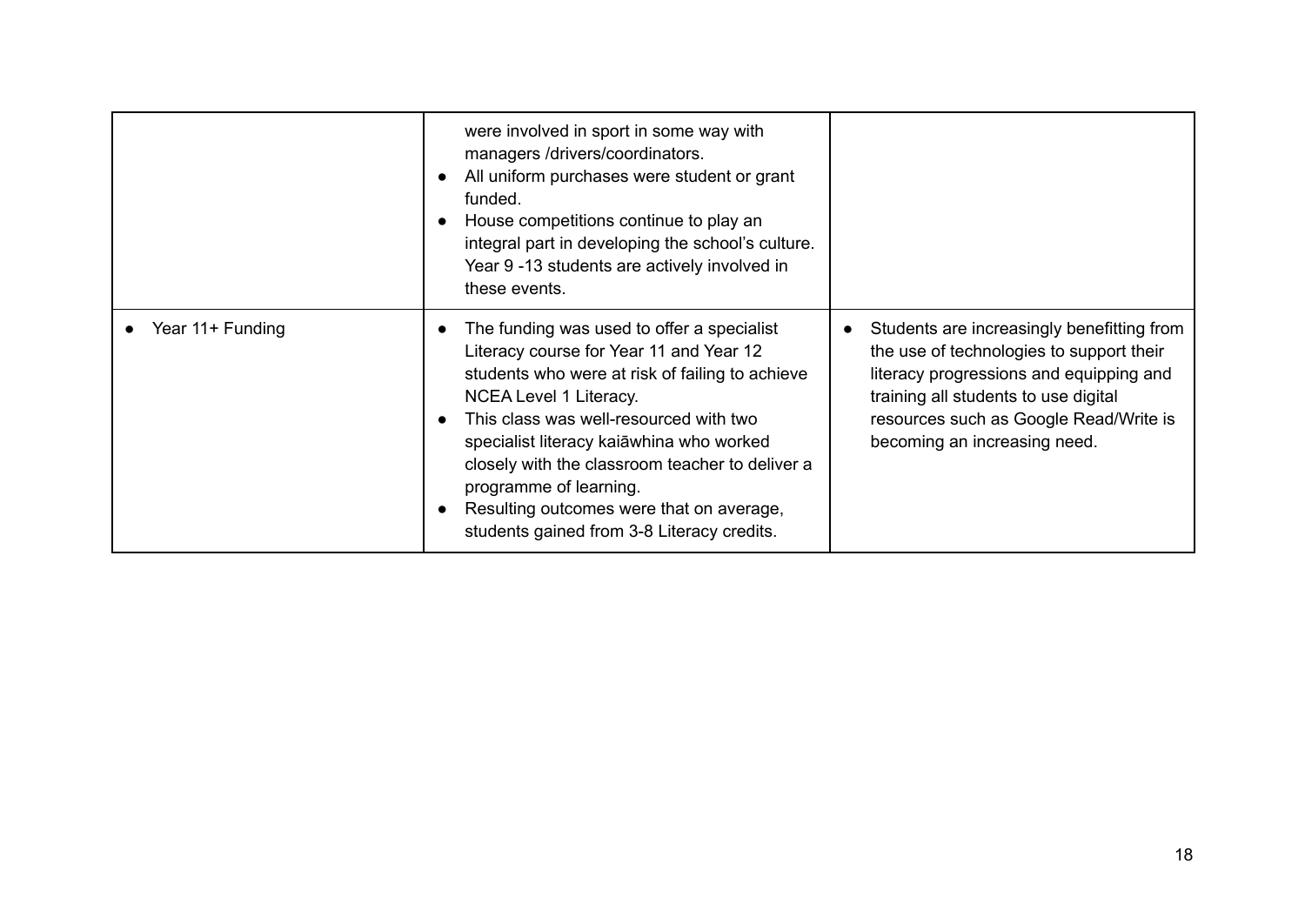# **Appendix**

### **Glossary including Acronyms**

| <b>AE</b>                      | <b>Alternative Education</b>                                                                                                                    |
|--------------------------------|-------------------------------------------------------------------------------------------------------------------------------------------------|
| Ako                            | Dynamic learning where the teacher is also learning from the student in a two-way process                                                       |
| <b>ALOL</b>                    | Assistant Leader of Learning                                                                                                                    |
| <b>Akonga</b>                  | Learners                                                                                                                                        |
| <b>ASL</b>                     | Across School Lead Kajako                                                                                                                       |
| <b>ARTE</b>                    | Achievement, Retention, Transition, Engagement                                                                                                  |
| <b>Board</b>                   | Rangiora High School Board                                                                                                                      |
| <b>Building Learning Power</b> | Developing the habits and attitudes of curious, confident and independent akonga                                                                |
| <b>BYOD</b>                    | Bring your Own Devices (laptops, Chromebook)                                                                                                    |
| Data Literacy                  | The ability to create and derive meaningful information and communicate data                                                                    |
| <b>ERO</b>                     | <b>Education Review Office</b>                                                                                                                  |
| <b>Growth Mindset</b>          | When ākonga believe they can get smarter; they understand that effort makes them stronger                                                       |
| HOH                            | Head of House                                                                                                                                   |
| IC                             | In charge of                                                                                                                                    |
| <b>ILE</b>                     | <b>Innovative Learning Environments</b>                                                                                                         |
| <b>ITO</b>                     | <b>Industry Trade Organisation</b>                                                                                                              |
| Kaiako                         | <b>Teachers</b>                                                                                                                                 |
| Kāhui Ako                      | Community of Learning                                                                                                                           |
| Kete                           | Basket of knowledge                                                                                                                             |
| Kia Eke Panuku                 | A journey towards success that is both dynamic and continuous, building from one's current location to where one aspires to<br>be in the future |
| LoL                            | Leaders of Learning                                                                                                                             |